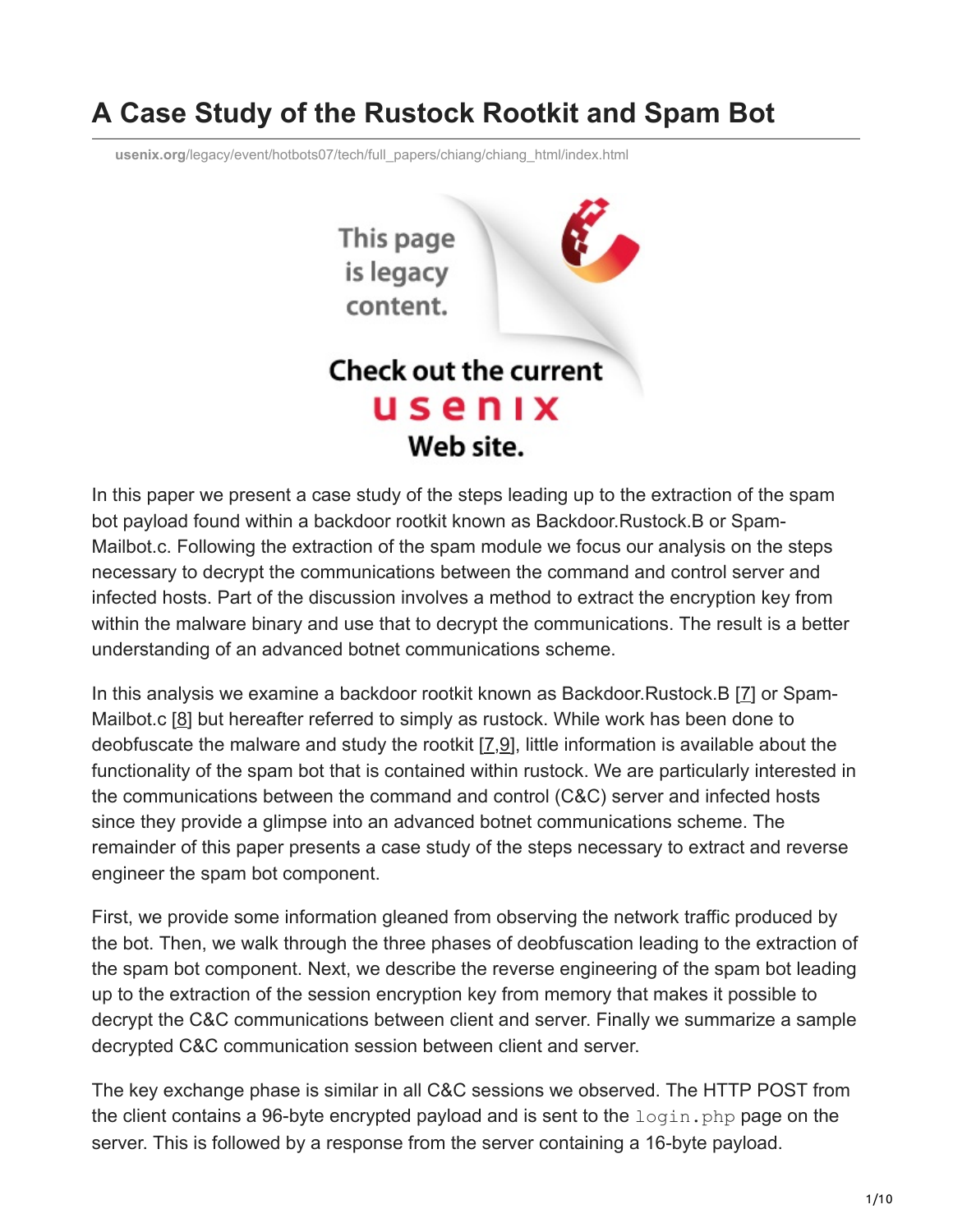The instruction phase of the C&C communications consists of a variable number of HTTP POSTs from the client and corresponding responses from the server. The size of the payloads contained within these packets is also variable and therefore assumed to be dependent upon the variable nature of the underlying C&C instructions.

In addition to the information we gained through observation of the network traffic the people at Symantec helped us recognize that the encryption algorithm used to encrypt the data was RC4.

As shown in Figure  $2\Box$ [,](#page-1-0) the malware contains four main components: the initial deobfuscation routine, the rootkit loader, the rootkit, and the spam module.

<span id="page-1-0"></span>**Figure 2:** *Overview of the lzx32.sys malware. In our analysis we break it down into four parts: A. The first deobfuscation routine, B. The rootkit loader which contains the second deobfuscation routine, C. The rootkit containing the third deobfuscation routine, and D. The spam module.*



IDA Pro 5.0 Standard Edition [[10](https://www.usenix.org/legacy/event/hotbots07/tech/full_papers/chiang/chiang_html/index.html#ida1)], an interactive disassembly tool is used to study the code. A useful plug-in to the disassembly tool called idax86emu [\[11\]](https://www.usenix.org/legacy/event/hotbots07/tech/full_papers/chiang/chiang_html/index.html#idax86emu1) is also employed to deobfuscate the malware. The plug-in tool emulates the x86 CPU instruction set and can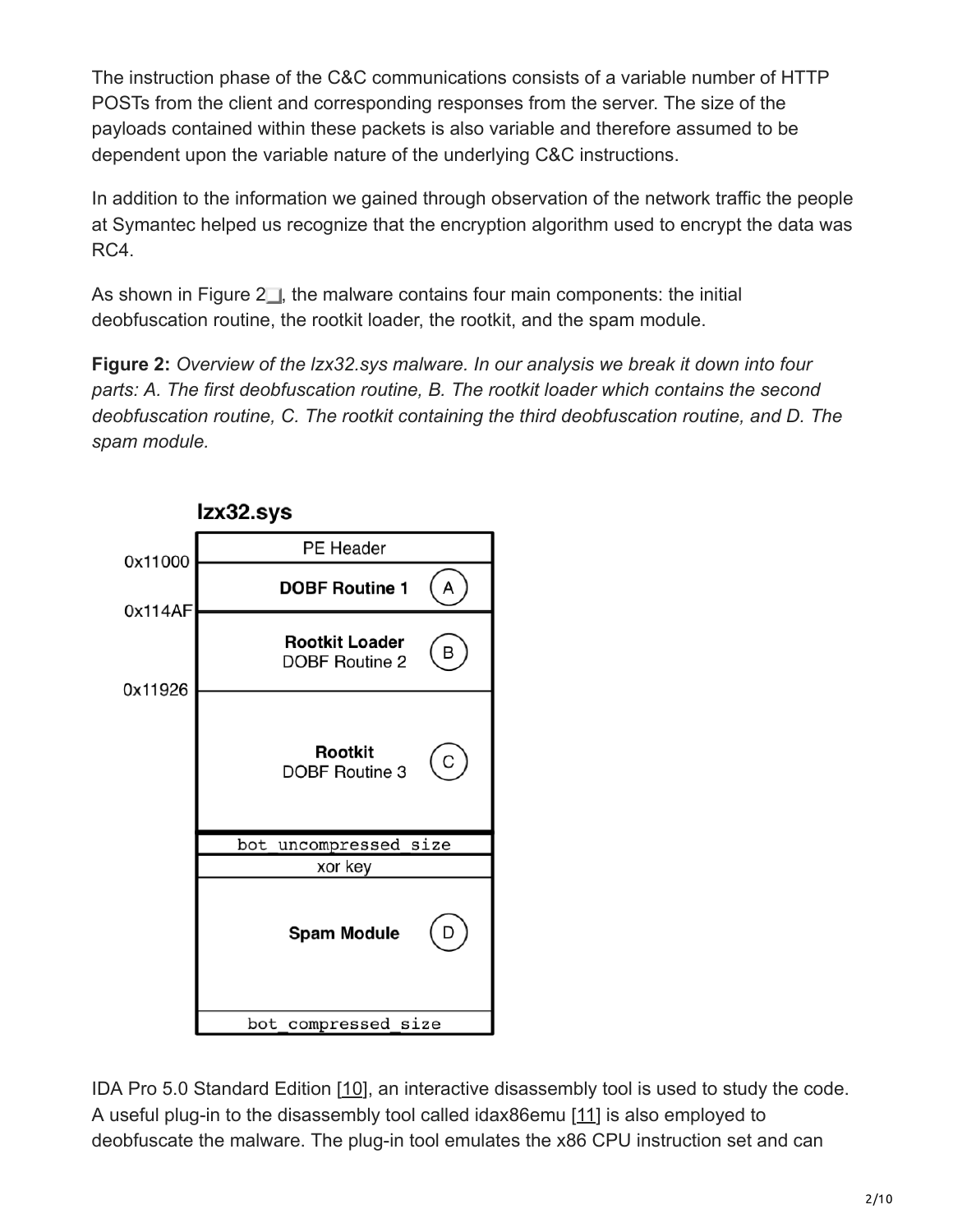modify the disassembly as it walks through the obfuscated code.

Using the emulator, we follow the deobfuscation routine to address  $0 \times 000114AF$ . At this address, the deobfuscated code looks different and makes more sense than the code prior to running through deobfuscation, see Figure  $3\Box$ . This is the beginning of the rootkit loader.

**Figure 3:** *View of the disassembled code at the rootkit loader's entrypoint before and after deobfuscation.*



After a careful study of the code contained within the rootkit loader, we learn it takes the following steps:

Searches for the ntoskernl.exe image in memory and imports the functions:

ExAllocatePool, ZwQuerySystemInformation, ExFreePool, and stricmp.

Using these imported functions, the malware allocates a chunk of memory of about 34k  $(0 \times 8800$  bytes) and deobfuscates the memory chunk starting at address  $0 \times 00011926$  into the allocated memory. The deobfuscation routine used at this stage (DOBF Routine 2 in Figure  $2\Box$ ) can be recognized by the parameters passed to the function; they are the address of the encrypted  $0 \times 8800$  bytes embedded in the binary and the address of the 0x8800 bytes of newly allocated memory. The deobfuscation routine is called at 0x00011593. The deobfuscated memory turns out to be another PE executable, which is then mapped back to location  $0 \times 00011926$ . This executable is the embedded rootkit component that we will discuss in section  $\Box$ .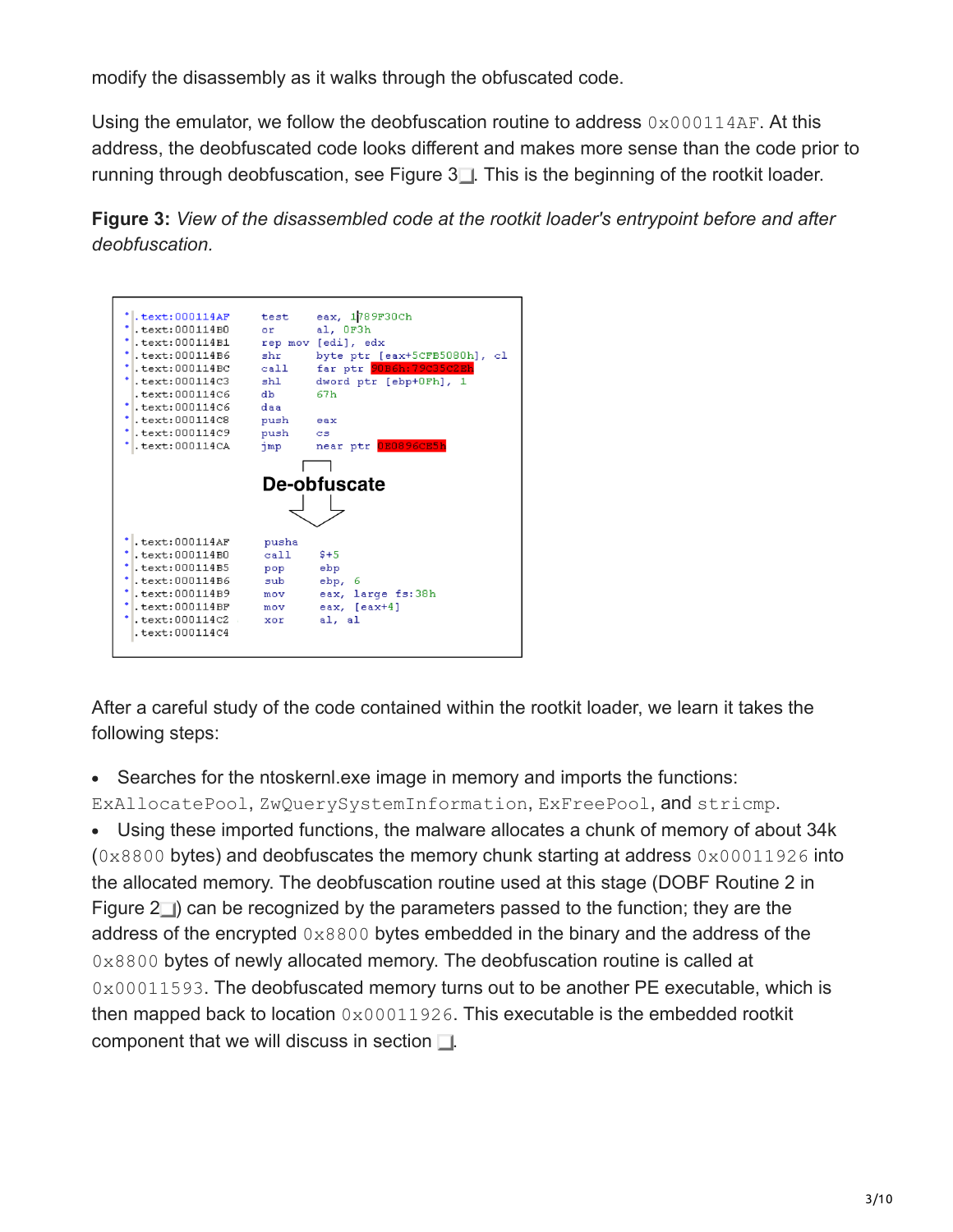Using the PE header of the embedded rootkit component starting at  $0 \times 00011926$ , the rootkit loader sets up the import tables by using the strings table located within the deobfuscated rootkit component. Some example function names are ZwEnumerateKey,  $ZwCreateKey$ , and  $ZwQueueryKey$ . These functions will be used by the rootkit component later to hide itself. The rootkit loader then does any necessary relocation using the relocation section of the embedded binary.

Since the rookit component is now decoded and mapped into the malware, its PE header is no longer needed. Therefore, in an attempt to defeat RAM forensics, the rootkit loader deletes the MZ and PE signatures bytes from the decoded rootkit executable from memory before passing control to the embedded rootkit binary.

• The rootkit loader now jumps to  $0 \times 00011D92$ , the entry point of the rootkit component, which will be discussed next.

A pointer to an object representing the original malware driver file, i.e.  $1zx32$ . sys. It appears that this object is created by the Windows operating system when driver files are loaded into memory as a service.

The registry path pointing to the registry key that loaded the malware driver file into the operating system. This path is Unicode encoded.

Knowing that the first argument is a pointer to the file object representing the original malware driver file is key in understanding how a modular component can be loaded and executed by the rootkit component.

After storing the two arguments in global variables, a system thread is created. This thread has the following functionality:

- Creates a handle to the rootkit kernel driver named:  $\Bbb$ BaseNamedObjects $\Bbb$ {DC5E72A0-6D41-47E4-C56D-024587F4523B} (Since this handle name is hard-coded into the binary, it may serve as a way to detect the presence of the rootkit module).
- Checks whether the loaded malware driver file is stored in an Alternate Data Stream (ADS).

Deletes all sub-keys in the hive:

HKLM\system\CurrentControlSet\Enum\Root\Legacy\_lzx32.sys

Replaces the registry functions to hide the registry key created to load the malware at boot.

Creates a notify routine using PsSetCreateProcessNotifyRoutine which gets called for all process activity. This notify routine creates at most two threads to inject the spam component into the services.exe process. By doing this, the malware ensures its survivability.

 $\bullet$  The rootkit then replaces the  $\texttt{ZwQuerySystemInformation},$  and

ZwTerminateProcess functions.

The same routine that injects the spam component discussed in step 5 is called at this point to start the spam component. This routine will be discussed in detail next.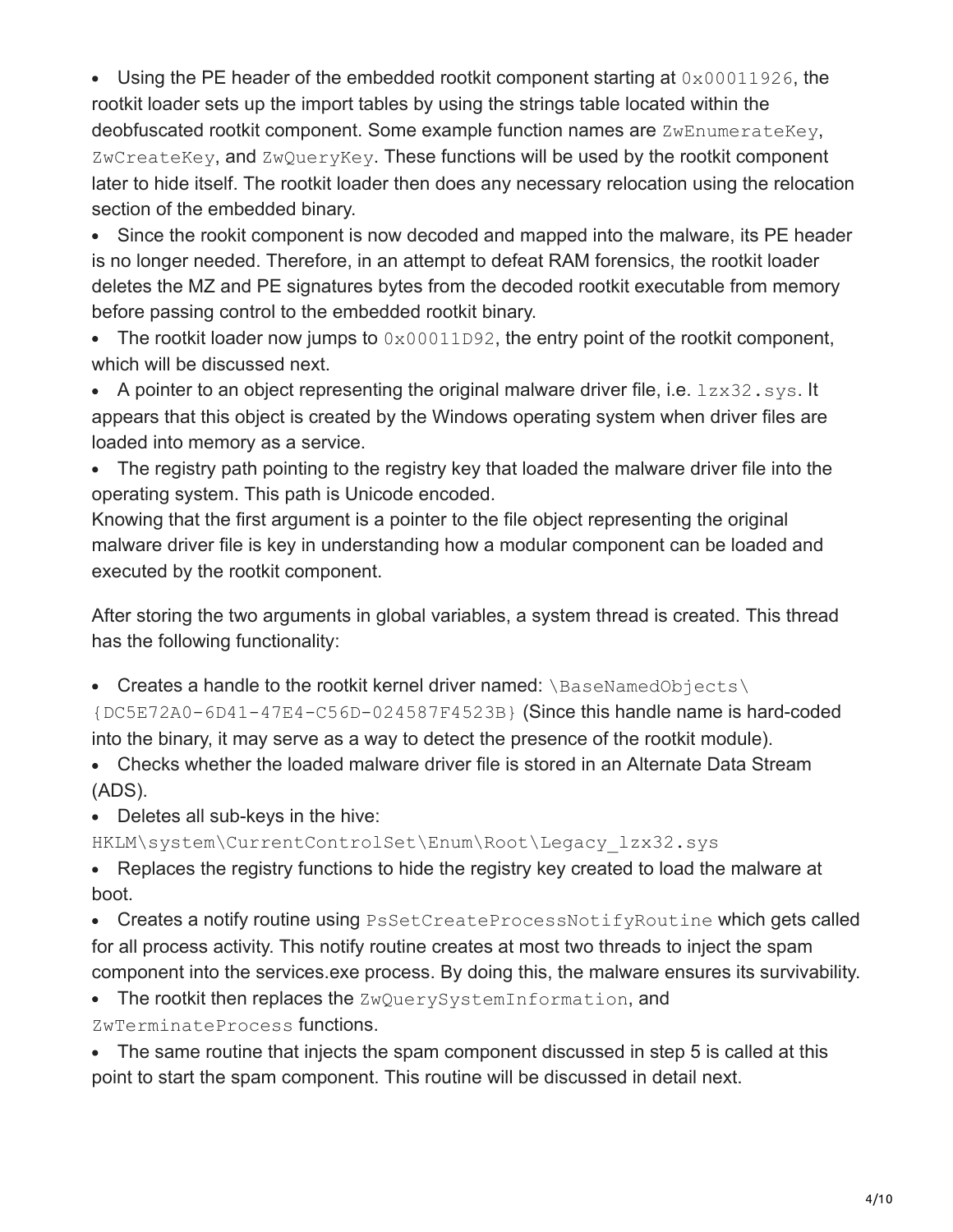The spam component is encrypted and appended to the original driver file  $1z \times 32$ . sys. The rootkit uses the first argument to extract this encrypted executable. One way to detect the presence of the appended component is to parse the PE header of the original malware driver file. By so doing, one will notice that there is additional data past the end of the PE executable. To extract and decrypt the appended data, the rootkit takes the following steps:

• Reads the last four bytes of the original file, this is the size of the encrypted and compressed executable, we will call it bot compressed size.

• Moves the file pointer back by bot compressed size  $+$  4, and reads in four bytes that represent the xor key.

Reads in the next four bytes after the xor key, this is the uncompressed size of the appended file, we will call it bot uncompressed size.

The xor key is then used to xor-decrypt the data four bytes at a time, starting from the byte after bot uncompressed size.

• Allocates and uses a memory chunk of size bot uncompressed size, the xordecrypted data is then deobfuscated using deobfuscation routine 3 (DOBF Routine 3 is the same as DOBF Routine 2).

The resulting file is another PE executable that is the modular spam bot component. To properly extract this module, it is important to use the size variables detailed above. Using the wrong sizes results in an incomplete spam module.

It was previously mentioned that the spam module is injected into the services.exe process, this is another step taken by the malware to thwart detection. The rootkit component follows these steps to inject the module into the  $s$ ervices.exe process:

- **Finds the process ID of** services.exe by using the  $\text{ZwQuerySystemInformation}$ API function to return all system thread and process information and searching the returned results. Once found the process ID is stored in a global variable.
- $\bullet$  Creates another copy of the services.exe process.
- $\bullet$  Sets up networking capabilities by hooking the  $\tt{topip}.sys$ , wanarp.sys, and ndis.sys driver functions.
- Extracts, decrypts, and deobfuscates the spam module as described above.
- Maps the spam module into non-paged allocated memory.
- Calls KeAttachProcess to switch the memory context to the services.exe process.

The rootkit then sets up an asynchronous procedural call that provides a method to run the spam module code.

The RC4 encryption algorithm consists of two main parts, the key-scheduling algorithm, and the pseudo-random generation algorithm [[12\]](https://www.usenix.org/legacy/event/hotbots07/tech/full_papers/chiang/chiang_html/index.html#schneier1). To generate the keystream the two algorithms make use of an internal state consisting of two parts, a permutation of all 256 possible bytes, and two 8-bit index pointers. By comparing the two functions found within the assembly code with a C code implementation of RC4 [[13](https://www.usenix.org/legacy/event/hotbots07/tech/full_papers/chiang/chiang_html/index.html#rc41)], we are able to determine that the assembly functions are direct implementations of the two algorithms that make up RC4. Additionally, the struct stored in global memory is the secret internal state consisting of a 256 byte char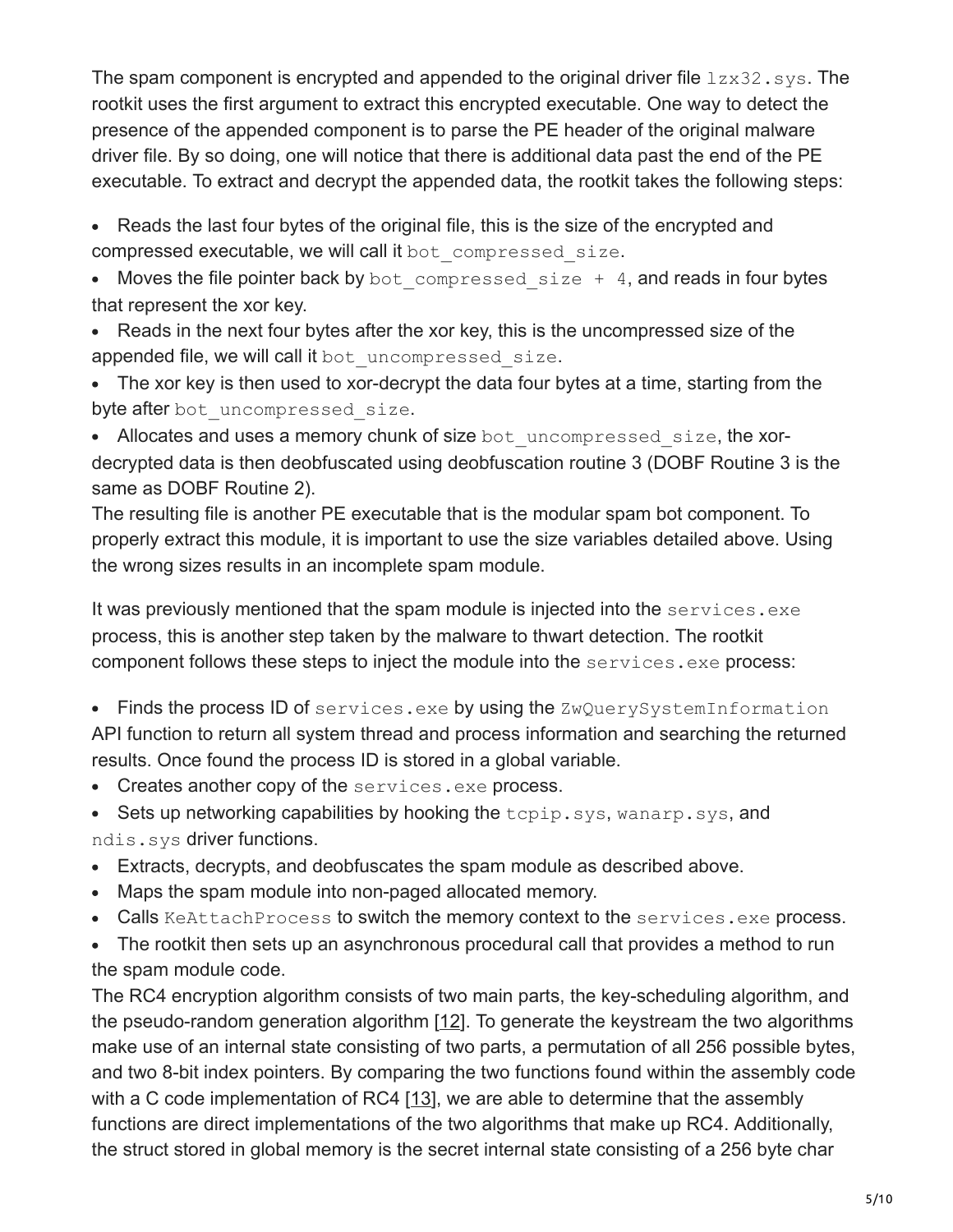array and two index pointers into the array. The function containing the key-scheduling algorithm is called once during  $login.php$ . This function initializes the internal state variable and stores it in the global struct. The session key itself is not stored in global memory and is therefore difficult to extract. Fortunately, having the internal state variables is as good as having the original key generated by the infected host.

The code snippet in Figure  $4\overline{\phantom{a}}$  is from the IDA pro disassembly and shows the instructions leading up to the storage of the global struct containing the state variables. We have named the global struct g prepped session key.

<span id="page-5-0"></span>**Figure 4:** *Disassbled code for the routine that stores the prepared session key in a global struct. The hex equivalent of the first 4-bytes of the highlighted code is used to generate a signature that will be used later to extract the prepared key.*

| CODE: 00405CC2 008 | lea           | eax, [ebp+L MD5 CTX Struct]                 |
|--------------------|---------------|---------------------------------------------|
| CODE:00405CC8 008  | call          | Check message digest ; returns 1 if match   |
| CODE:00405CCD 008  | mov           | ebx, eax                                    |
| CODE: 00405CCF 008 | test          | bl, bl                                      |
| CODE: 00405CD1 008 | ήz∴           | short populate eax                          |
| CODE: 00405CD3 008 | mov           | eax, ds:g prepped session key               |
| CODE:00405CD8 008  | push          | eax                                         |
| CODE:00405CD9 00C  | push          | 47                                          |
| CODE:00405CDB 010  | lea           | eax, $[ebp-37h]$                            |
| CODE: 00405CDE 010 | push          | eax                                         |
| CODE:00405CDF 014  | call          | Prep session key and store in global memory |
| CODE: 00405CE4     |               |                                             |
| CODE:00405CE4      | populate eax: | ; CODE XREF: Login php+E0j                  |
| CODE:00405CE4      |               | ; Login php+109j                            |
| CODE: 00405CE4 008 | mov           | eax, esi                                    |
| CODE: 00405CE6 008 | call          | @@FreeMem<br>; linkproc FreeMem             |
| CODE:00405CEB      |               |                                             |
| CODE:00405CEB      | Clear eax:    | ; CODE XREF: Login php+A7j                  |
| CODE:00405CEB      |               | ; Login php+DAj                             |
| CODE: 00405CEB 008 | xor           | eax, eax                                    |
| CODE: 00405CED 008 | pop           | edx                                         |
| CODE: 00405CEE 004 | pop           | ecx                                         |
| CODE: 00405CEF 000 | pop           | ecx                                         |
| CODE:00405CF0 -04  | mov           | fs:[eax], edx                               |
| CODE: 00405CF3 -04 | push          | offset cleanup                              |
|                    |               |                                             |

The instruction  $jz$  short loc 405CE4 is the instruction that precedes the code that prepares the session key and stores it in global memory. Converting this instruction and subsequent instructions to hexadecimal results in a unique signature  $0x74$   $0x11$   $0xA1$  $0 \times 64$  that we will use later to search and extract from memory the internal state variables used to decrypt the encrypted network communications.

We used Microsoft's User Mode Process Dumper [[14](https://www.usenix.org/legacy/event/hotbots07/tech/full_papers/chiang/chiang_html/index.html#userdump1)] to dump the memory space of the services.exe process to a file. Timing of the memory dump is critical since it must occur after the key exchange and instruction phases of the C&C session but before the next key exchange. Because the client typically initiates another C&C session with the server every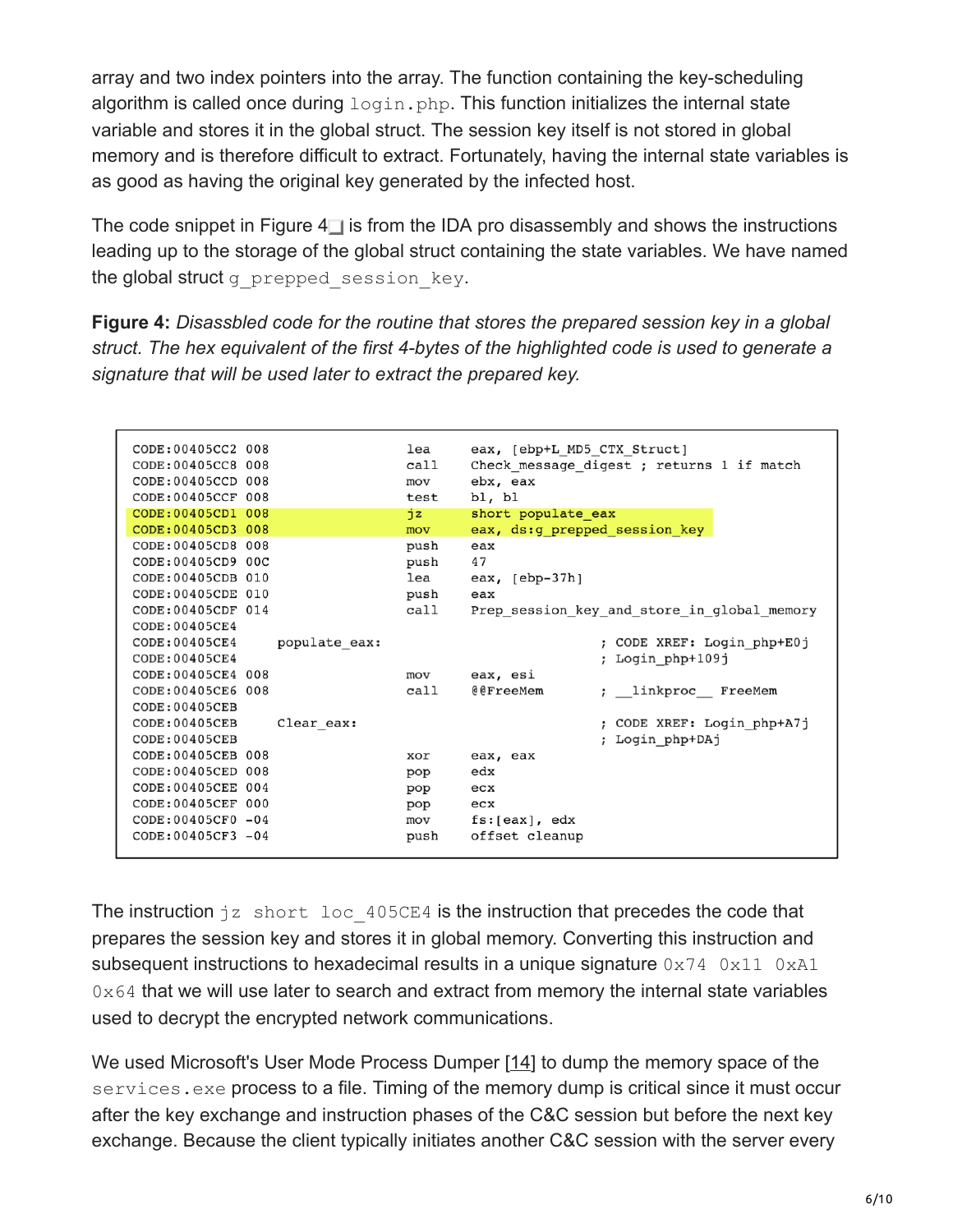few minutes it is important to keep track of the various sessions and the corresponding memory dumps. In order to prevent the possibility of the state variable being overwritten one could use a remote kernel debugger to break execution after the C&C session has completed rather than dumping the memory. The disadvantage of this method is that it affects the timing of subsequent C&C sessions and could be noticed by the server.

Once we have a memory dump and a corresponding network capture of the C&C session, we load the memory dump into Microsoft's windbg [[15\]](https://www.usenix.org/legacy/event/hotbots07/tech/full_papers/chiang/chiang_html/index.html#windbg1). The log file shown in Figure 5 enumerates the steps we took to extract the key. First, we locate the signature isolated in the previous section  $(0x74 \ 0x11 \ 0xA1 \ 0x64)$ . Next, we disassemble several instructions starting at the memory address we just found. The mov instruction at address  $0 \times 00d35cd3$ loads a pointer to the struct containing the RC4 state variables, so to find the key we simply dereference the pointer. Finally we dump the state variables to a file.

**Figure 5:** *windbg log file with comments. This shows how to extract the RC4 state variables from memory.*

| $0:000>$ s 00000000 L?30000000 74 11 a1 64 -                             | Search for                                                          |
|--------------------------------------------------------------------------|---------------------------------------------------------------------|
| 74 11 a1 64 47 d4 00 50-6a 2f 8d 45 c9 50 e8 2c tdGPj/.E.P.,<br>00d35cd1 | signature                                                           |
| $0:000>$ u 00d35cd1                                                      |                                                                     |
| 00d35cd1 7411<br>jе<br>00d35ce4                                          |                                                                     |
| eax, dword ptr ds: $(00D44764h)$<br>00d35cd3 a16447d400<br>mov           | Address of                                                          |
| 00d35cd8 50<br>push<br>eax                                               | struct pointer                                                      |
| 00d35cd9 6a2f<br>2Fh<br>push                                             |                                                                     |
| 00d35cdb 8d45c9<br>lea<br>eax, $[ebp-37h]$                               |                                                                     |
| 00d35cde 50<br>push<br>eax                                               |                                                                     |
| 00d35cdf e82cf8ffff<br>call<br>00d35510                                  |                                                                     |
| 00d35ce4 8bc6<br>eax, esi<br>mov                                         |                                                                     |
| $0:000>$ db 00D44764 00D44767 $\rightarrow$                              | Find                                                                |
| 00d44764<br>a0 5d 0d 00                                                  | Pointer                                                             |
| 0:000> db 000d5da0 000d5ea1                                              | $\cdot$ ] $\cdot$ .                                                 |
| e0 6d 55 4f 88 f2 6b 0a-45 bf 65 f8 a5 37 58 a0<br>000d5da0              | $.mUO.$ $k.E.e.$ $7X.$                                              |
| 000d5db0<br>33 13 93 79 5a 4e 18 66-2f d4 fd al 49 dl 22 3f              | $3 \cdot \cdot$ yZN.f/I."?                                          |
| 000d5dc0<br>c7 31 32 21 fe 3c 73 1a-91 4b a8 bb 67 a3 c2 53              | .12! . < s. . K. . g. . S                                           |
| 000d5dd0<br>2a ad 6e 8d 4a 43 b0 7a-ec 46 b6 92 25 8f 35 db              | $*$ .n. JC.z.F $8.5$ .                                              |
| 000d5de0<br>5b 6c c4 a6 e3 83 f6 eb-8c 61 71 f1 84 56 e8 c9              | [1aqV]                                                              |
| 8b 7d fa 05 c3 39 30 36-8a 7f f9 b2 a9 00 27 3e<br>000d5df0              | $. \} \ldots 906 \ldots \ldots$                                     |
| 000d5e00<br>ae b3 e5 b8 a2 ce 44 ff-2b 40 ed 2e 08 8e d9 9d              | $$ $+e$                                                             |
| 000d5e10<br>9f 69 cl a4 0b 4d bd 02-9a 0c 89 df 16 dd 41 95              | $\ldots$ $M$ $A$ .                                                  |
| 000d5e20<br>1c 14 86 9b c0 c6 0e 06-26 b4 85 1d 80 20 ca 59              | . & Y                                                               |
| 000d5e30<br>c5 a7 dc cb ea 09 50 19-7e d5 62 47 ab 9c 94 5f              | $\ldots \ldots \mathbb{P}$ . $\sim$ . $\mathsf{b}\mathsf{G} \ldots$ |
| 000d5e40<br>75 d2 de e7 fc 78 0f 81-b7 9e f4 af 64 87 98 cc              | $u \dots x \dots \dots dx$ .                                        |
| 000d5e50<br>90 bl c8 ee 7b 1b d7 be-d6 97 e6 6f 99 23 cd 48              |                                                                     |
| 6a 15 e9 52 12 3b ef 29-01 03 60 f3 f5 e1 4c aa<br>000d5e60              | $jR.;.)\ldots$ L.                                                   |
| 000d5e70<br>bc 68 24 10 d0 38 7c 74-1f e2 d8 e4 da 54 f7 5e              | .h\$8 tT.                                                           |
| 82 fb 3d 1e 5d b9 5c 76-96 11 d3 cf 70 2d 2c 77<br>000d5e80              | $\ldots = 1 \cdot \forall v \ldots p - w$                           |
| 57 3a ba 42 b5 17 f0 51-07 ac 63 72 28 34 0d 04<br>000d5e90              | W: BQcr(4                                                           |
| 00 00<br>000d5ea0                                                        |                                                                     |
| 0:000> .writemem d:\key.bin 000d5da0 000d5eal                            | . .<br>Dump                                                         |
| Writing 102 bytes.                                                       | Key                                                                 |
|                                                                          |                                                                     |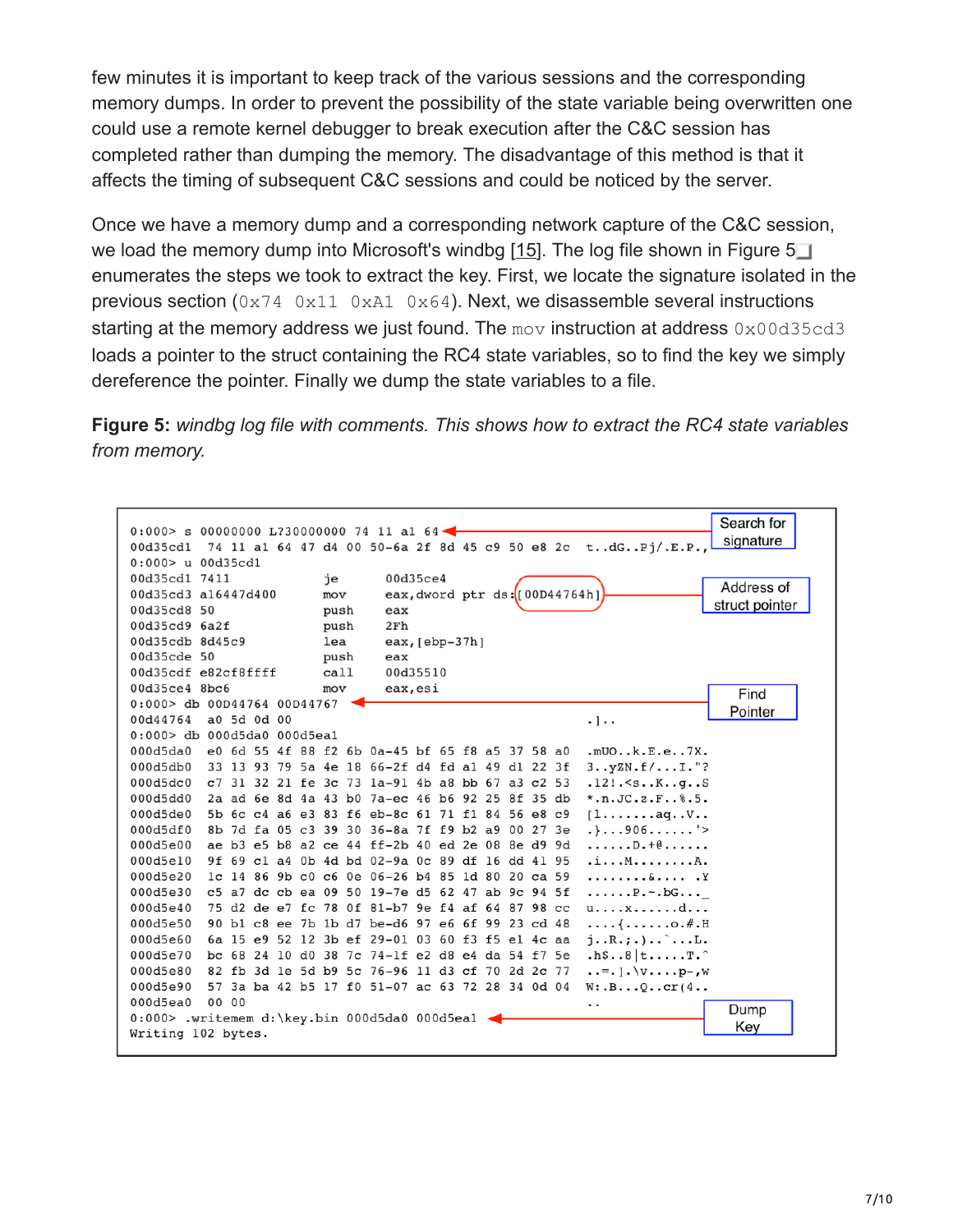To decrypt the captured C&C session we use the global struct we have extracted from the memory dump containing the state variables. We modify the C code implementation of RC4 [[13](https://www.usenix.org/legacy/event/hotbots07/tech/full_papers/chiang/chiang_html/index.html#rc41)] to read the key-scheduling state variables from disk rather then generating a new instance. For us to decrypt the communication we need to apply the RC4 encryption/decryption function (pseudo random generation algorithm) to the POST message from the client followed by the response from the server. This keeps the state variables synchronized and allows us to decrypt both sides of the communication. Each exchange consisting of a POST to  $data.\text{php}$  and reply from the server can be decrypted separately since the state variable is copied from the global struct to the stack each time.

One thing to note is that the first fourteen bytes of the client message are ignored when encrypting the message. This was noticed during the static analysis of the spam module. In order to keep the state variables synchronized, we also must ignore the first fourteen bytes of the message.

Table  $1\Box$  is a summary of a sample C&C session we decrypted and consists of seven data exchanges. The client initiates the conversation by sending the "kill.txt" string for which the server responds with a list of processes to terminate and files to delete from the client. Some examples of processes are CAPP.exe, syswire.exe, Ravmond.exe. Some examples of files are m\_hook.sys, comdlj32.dll, and secure32.html. Web searches for the processes and file names indicate that these are other malicious programs that the client may be infected with. This provides a way to eliminate other infections that may conflict with this bot.

**Table 1:***Summary of decrypted C&C communications between the infected client and the server.*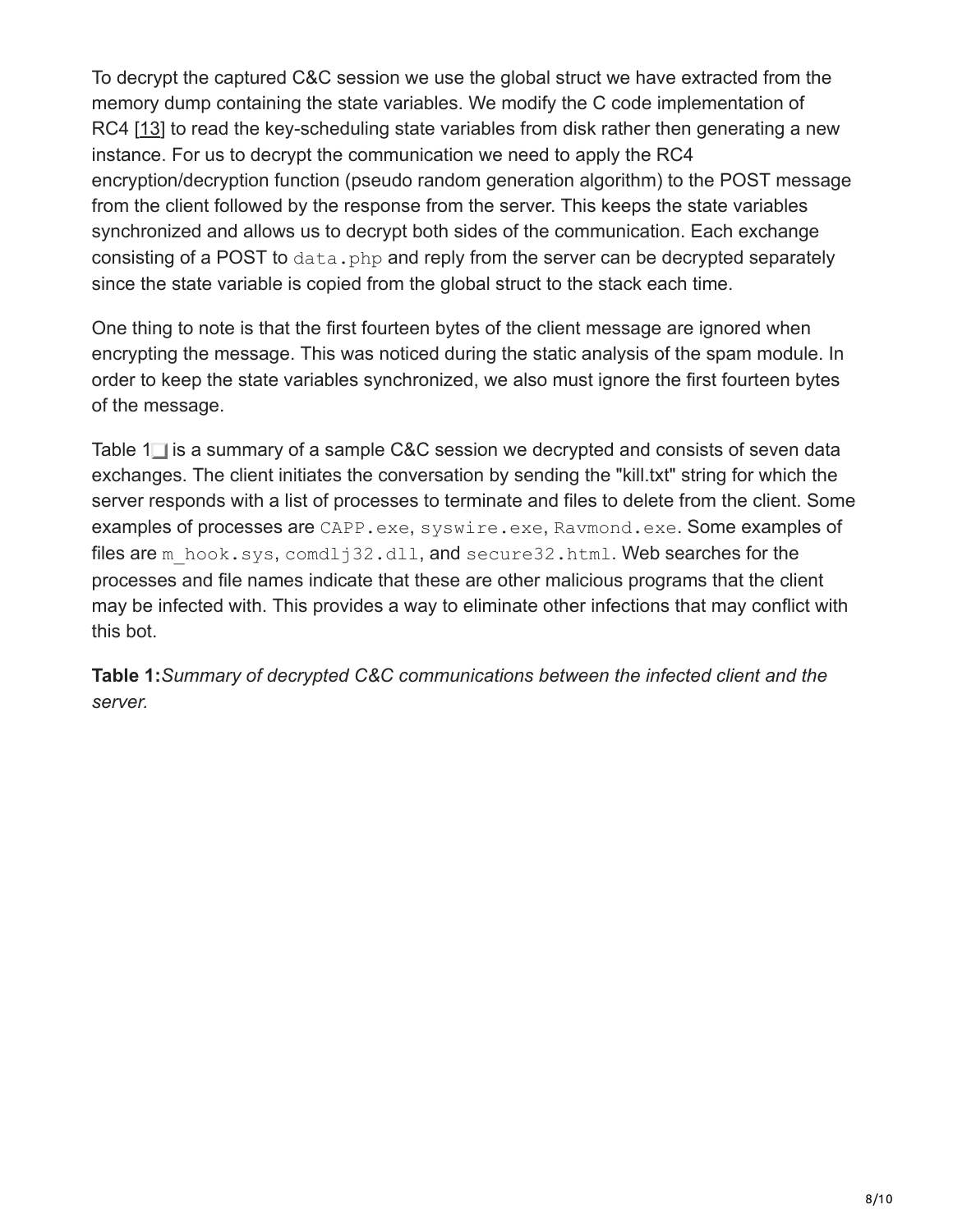| Client 1            | "kill.txt"                                                                                                                       |
|---------------------|----------------------------------------------------------------------------------------------------------------------------------|
| Server 1            | Server response specifies processes to terminate and files to delete from<br>the client                                          |
| Client 2            | Information about the client                                                                                                     |
| Server <sub>2</sub> | Information for the client about the client and file names to create or request<br>for subsequent communications with the server |
| Client 3            | "neutral.txt"                                                                                                                    |
| Server <sub>3</sub> | List of domain names to query for mail servers to use                                                                            |
| Client 4            | "unlucky.txt"                                                                                                                    |
| Server <sub>4</sub> | List of SMTP server responses that indicate failure                                                                              |
| Client 5            | "tmpcode.bin"                                                                                                                    |
| Server <sub>5</sub> | Binary data that specifies the formatting of spam message to be sent by the<br>client                                            |
| Client 6            | "tmpcode.bin"                                                                                                                    |
| Server <sub>6</sub> | Binary data including spam content                                                                                               |
| Client 7            | $^{\prime\prime}$ , $^{\prime\prime}$                                                                                            |
| Server <sub>7</sub> | List of target email addresses                                                                                                   |

## **Message Message Contents or Summary**

**Ken Chiang, Levi Lloyd Sandia National Laboratories Livermore, CA 94550 [kchiang@sandia.gov](http://10.10.0.46/mailto:kchiang@sandia.gov) [llloyd@sandia.gov](http://10.10.0.46/mailto:llloyd@sandia.gov)**

Next, the client sends information about itself to the server including bandwidth, OS version, SMTP availability (if outbound TCP/25 is allowed), if it is a virtual machine, and if it is blacklisted on a DNS blacklist. The server responds with additional information including the client's external IP address, machine name, task id that the server assigns to the client for a given spamming job, whether an update of the client is available, and names of additional command strings that the client can use for subsequent communications. An example of the command strings are "filesnames=neutral.txt" and "unluckystrings=unlucky.txt".